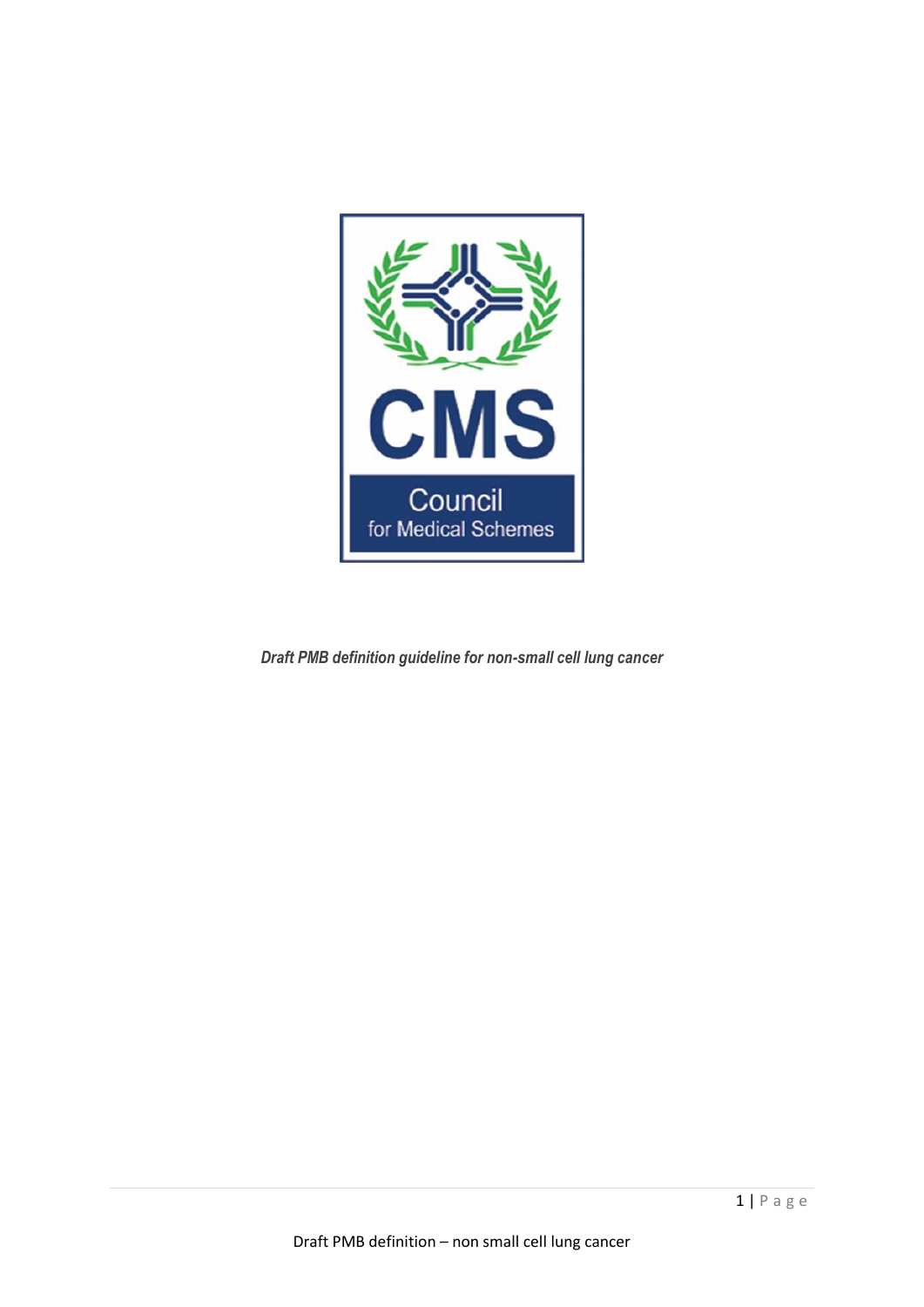### *Disclaimer:*

*The non-small cell lung cancer benefit definition has been developed for the majority of standard patients. These benefits may not be sufficient for outlier patients. Therefore regulation 15h and 15I may be applied for patients who are inadequately managed by the stated benefits. The procedure codes only serve as an indication of applicable procedure codes, and some significant procedure codes may not have been included. The benefit definition does not describe specific in-hospital management such as theatre, anaesthetists, anaesthetist drugs, supportive medication and nursing care. However, these interventions form part of care and are prescribed minimum benefits.*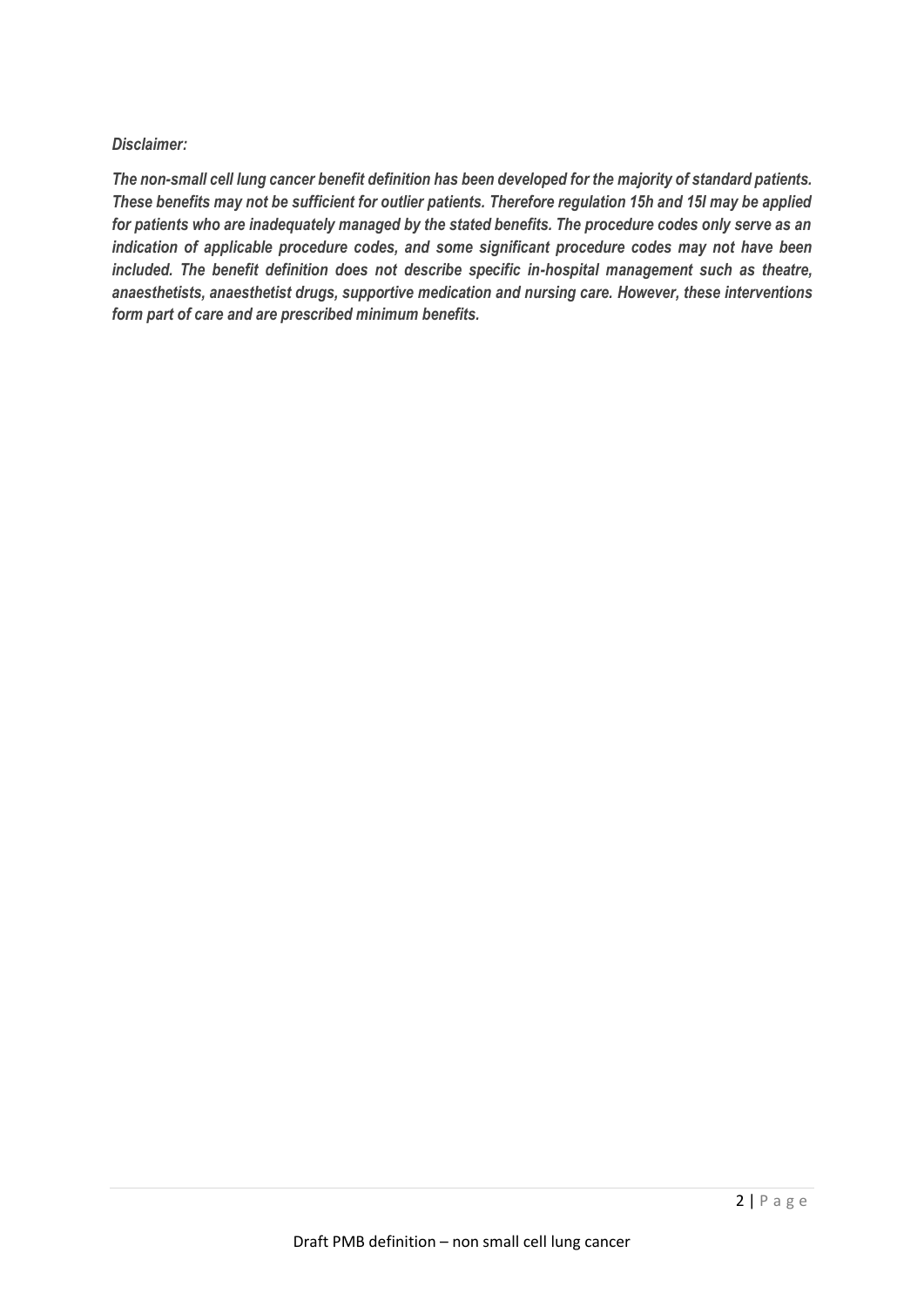# **Table of contents**

| 1. |                                                                          |  |
|----|--------------------------------------------------------------------------|--|
| 2. |                                                                          |  |
| 3. |                                                                          |  |
| 4. |                                                                          |  |
|    |                                                                          |  |
|    |                                                                          |  |
|    |                                                                          |  |
|    | 4.4 Procedures for diagnosis and staging of non-small cell lung cancer 8 |  |
| 5. |                                                                          |  |
|    |                                                                          |  |
|    |                                                                          |  |
|    |                                                                          |  |
| 6. |                                                                          |  |
| 7. |                                                                          |  |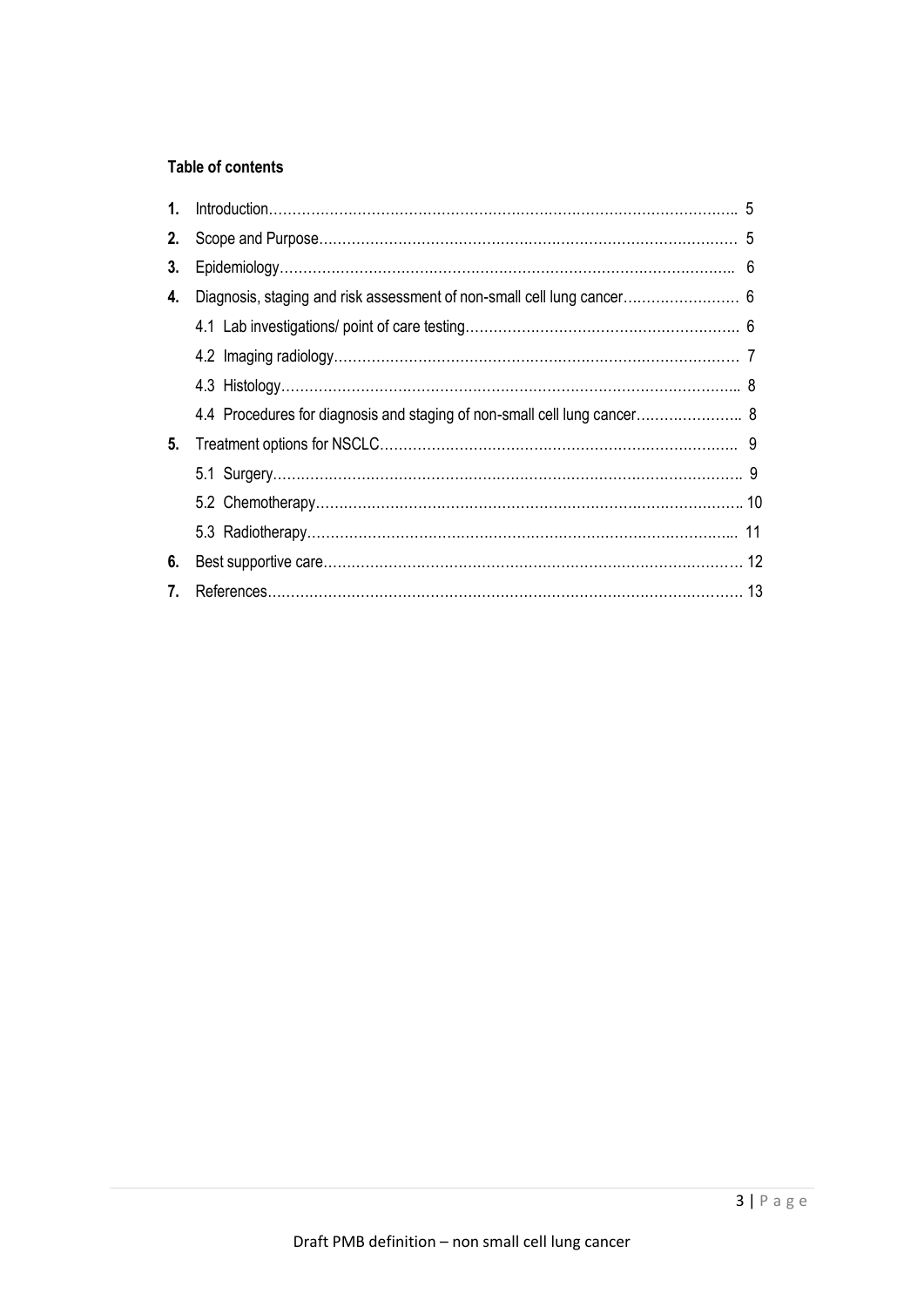## **Abbreviations**

| <b>CMS</b>     | <b>Council for Medical Schemes</b>              |
|----------------|-------------------------------------------------|
| <b>PMBS</b>    | <b>Prescribed Minimum Benefits</b>              |
| <b>DTPS</b>    | <b>Diagnosis Treatment Pairs</b>                |
| <b>NSCLC</b>   | Non-Small Cell Lung Cancer                      |
| <b>AJCC</b>    | American Joint Committee on Cancer              |
| <b>SCLC</b>    | Small Cell Lung Cancer                          |
| <b>FBC</b>     | <b>Full Blood Count</b>                         |
| <b>LFTS</b>    | <b>Liver Function Tests</b>                     |
| U&E            | Urea and Electrolytes                           |
| <b>CT</b>      | Computed Tomography                             |
| <b>MRI</b>     | Magnetic Resonance Imaging                      |
| PET            | Positron Emission Tomography                    |
| <b>SUVmax</b>  | <b>Standardized Uptake Values</b>               |
| <b>MTV</b>     | Metabolic Tumour Volume                         |
| <b>TLG</b>     | <b>Total Lesion Glycolysis</b>                  |
| <b>FDG PET</b> | Fluorodeoxyglucose Positron Emission Tomography |
| <b>EGFR</b>    | <b>Epidermal Growth Factor Receptor</b>         |
| <b>ALK</b>     | Anaplastic Lymphoma Kinase                      |
| <b>FEV</b>     | Forced expiratory volume                        |
| <b>FVC</b>     | Forced vital capacity                           |
| <b>VATS</b>    | Video-Assisted Thoracoscopic Surgery            |
| <b>RFA</b>     | Radiofrequency Ablation                         |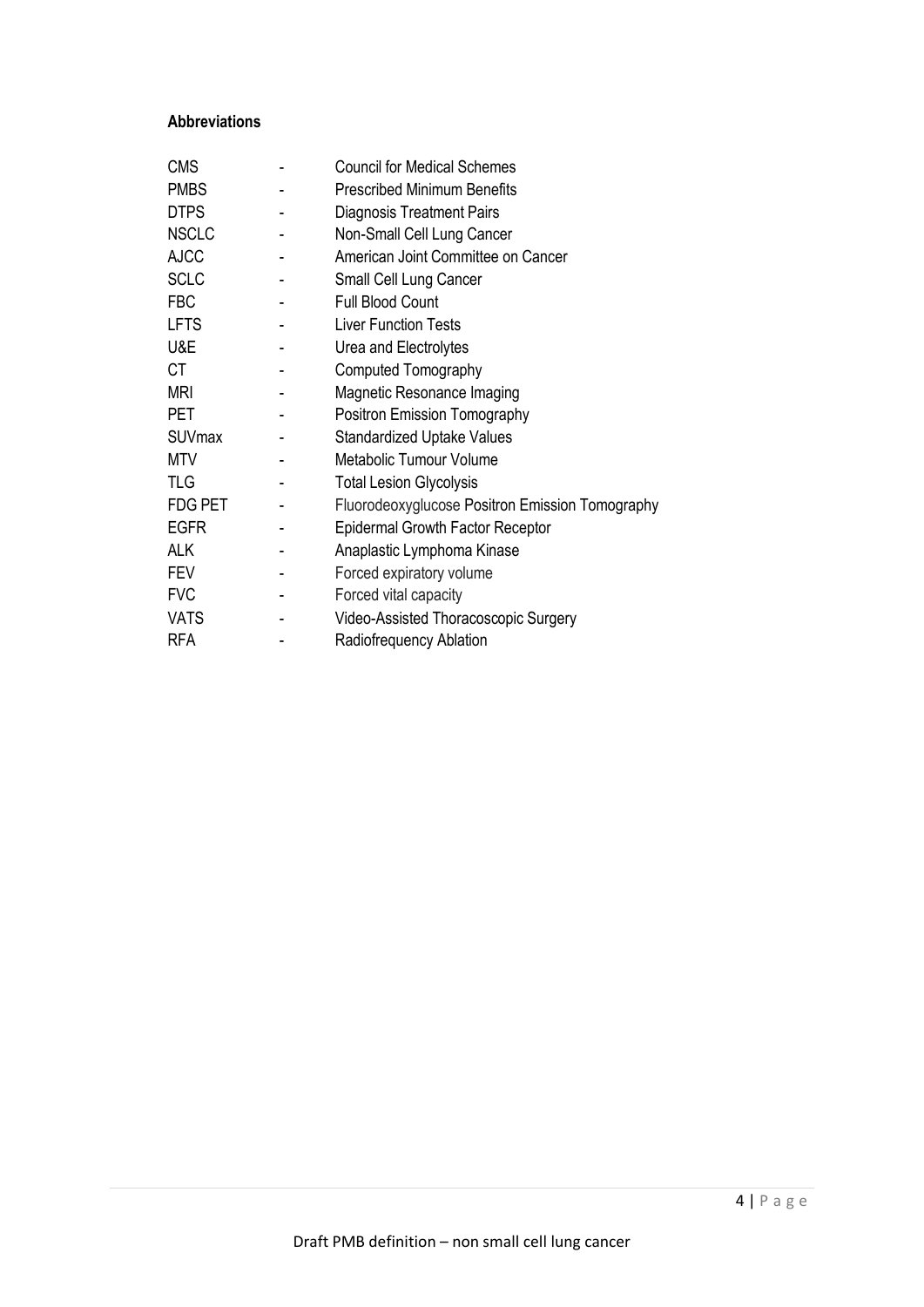# **1. Introduction**

- 1.1. The legislation governing the provision of the Prescribed Minimum Benefits (PMBs) is contained in the Regulations enacted under the Medical Schemes Act, No. 31 of 1998 (the Act). With regards to some of the Diagnosis Treatment Pairs (DTPs), medical scheme beneficiaries find it difficult to be fully aware of their entitlements in advance. In addition, medical schemes interpret these benefits differently, resulting in a lack of uniformity of benefit entitlements.
- 1.2. The benefit definition project is undertaken by the Council for Medical Schemes (CMS) with the aim of defining the PMB package, as well as to guide the interpretation of the PMB provisions by relevant stakeholders.

### **2. Scope and purpose**

- 2.1. This is a recommendation for the diagnosis, treatment and care of individuals with non-small cell lung cancer (NSCLC) in any clinically appropriate setting as outlined in the Act.
- 2.2. The purpose is to provide detailed clarification in respect of benefit and entitlements to members and beneficiaries of medical schemes.

| C <sub>33</sub>   | Malignant neoplasm of trachea                               |
|-------------------|-------------------------------------------------------------|
| C34.0             | Malignant neoplasm, main bronchus                           |
| C <sub>34.1</sub> | Malignant neoplasm, upper lobe, bronchus or lung            |
| C34.2             | Malignant neoplasm, middle lobe, bronchus or lung           |
| C34.3             | Malignant neoplasm, lower lobe, bronchus or lung            |
| C34.8             | Malignant neoplasm, overlapping lesion of bronchus and lung |
| C34.9             | Malignant neoplasm, bronchus or lung, unspecified           |
| C38.1             | Malignant neoplasm, anterior mediastinum                    |
| C38.2             | Malignant neoplasm, posterior mediastinum                   |
| C38.3             | Mediastinum, part unspecified                               |
| C76.1             | Malignant neoplasm, thorax                                  |
| D02.1             | Carcinoma in situ, trachea                                  |
| D02.2             | Carcinoma in situ, bronchus and lung                        |
| D02.3             | Carcinoma in situ, other parts of respiratory system        |
| D02.4             | Carcinoma in situ, respiratory system, unspecified          |

## **Table 1: Possible ICD 10 codes to identify non- small cell lung cancer**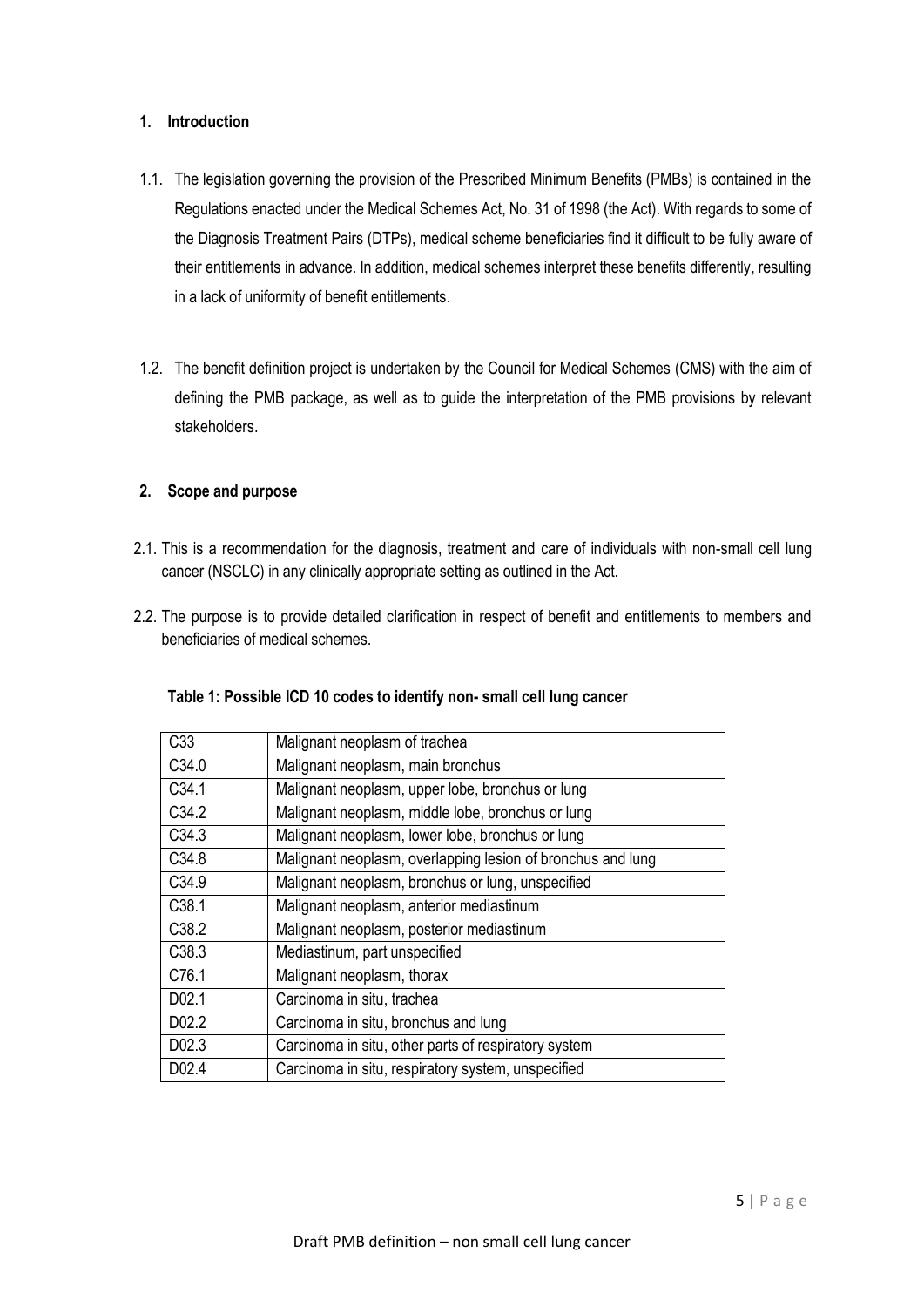## **3. Epidemiology**

- 3.1. Globally, non-small-cell lung cancer (NSCLC) accounts for the majority of lung cancers (85%-90%) while small cell lung cancer accounts for around 10%-15%. There are three major subtypes in NSCLC; the most prevalent is adenocarcinoma (40%) followed by squamous cell carcinoma (25- 30%) and then large cell carcinoma (10-15%). About 20% of NSCLC are NOS (Not Otherwise Specified) (Zappa & Mousa,2016).
- 3.2. In South Africa, the majority of patients with non-small cell lung cancer present with metastatic disease (around 70%) or locally advanced disease (around 20%) (Aubeelack, Koegelenberg, Bolliger, von Groote-Bidlingmaier & Irusen, 2013).

## **4. Diagnosis, staging and risk assessment of NSCLC**

Diagnosis is essential for treatment planning, and tissue diagnosis is required to assess whether the tumour is a primary malignancy, a pulmonary metastasis from another site, or possibly a non-malignant growth (Midthun, 2017). The 8<sup>th</sup> edition of the American Joint Committee on Cancer (AJCC) / International Union for Cancer Control (UICC) system is used in now used for staging non-small cell lung cancer. The eighth edition includes new tumour stage groupings and refinements of the T and M descriptors (Detterbeck, Boffa, Kim &Tanoue 2017; Lin, Shidan, Yunyun, Sunny, Guanghua, Adi & Yang, 2017). A multi-disciplinary approach is recommended in the diagnosis and staging, as well as determination of optimal treatment and supportive care (Detterbeck, Lewis, Diekemper, Addrizzo-Harris & Alberts, 2013).

There are several similarities between lab, histopathology and imaging investigations in small cell lung cancer (SCLC) and NSCLC.

## 4.1. **Lab investigations / point of care testing**

The initial evaluation of patients with newly diagnosed NSCLC consists of a complete medical history and physical examination, a pathologic review of biopsy specimens, and laboratory studies, including full blood count (FBC), serum electrolytes, serum calcium, renal and liver function tests (LFTs), and serum lactate dehydrogenase (Jett, Schild, Kesler & Kalemkerian, 2013). Sputum cytology might be requested pre-diagnostic to rule out tuberculosis (TB) or other infections. Sputum cytology is not recommended as a stand-alone diagnostic tool or after a diagnosis has been made.

The following laboratory investigations for NSCLC are recommended as PMB level of care:

- U&E and creatinine
- Serum calcium
- LFTs
- Renal function tests
- FBC
- **Platelets**
- Blood gases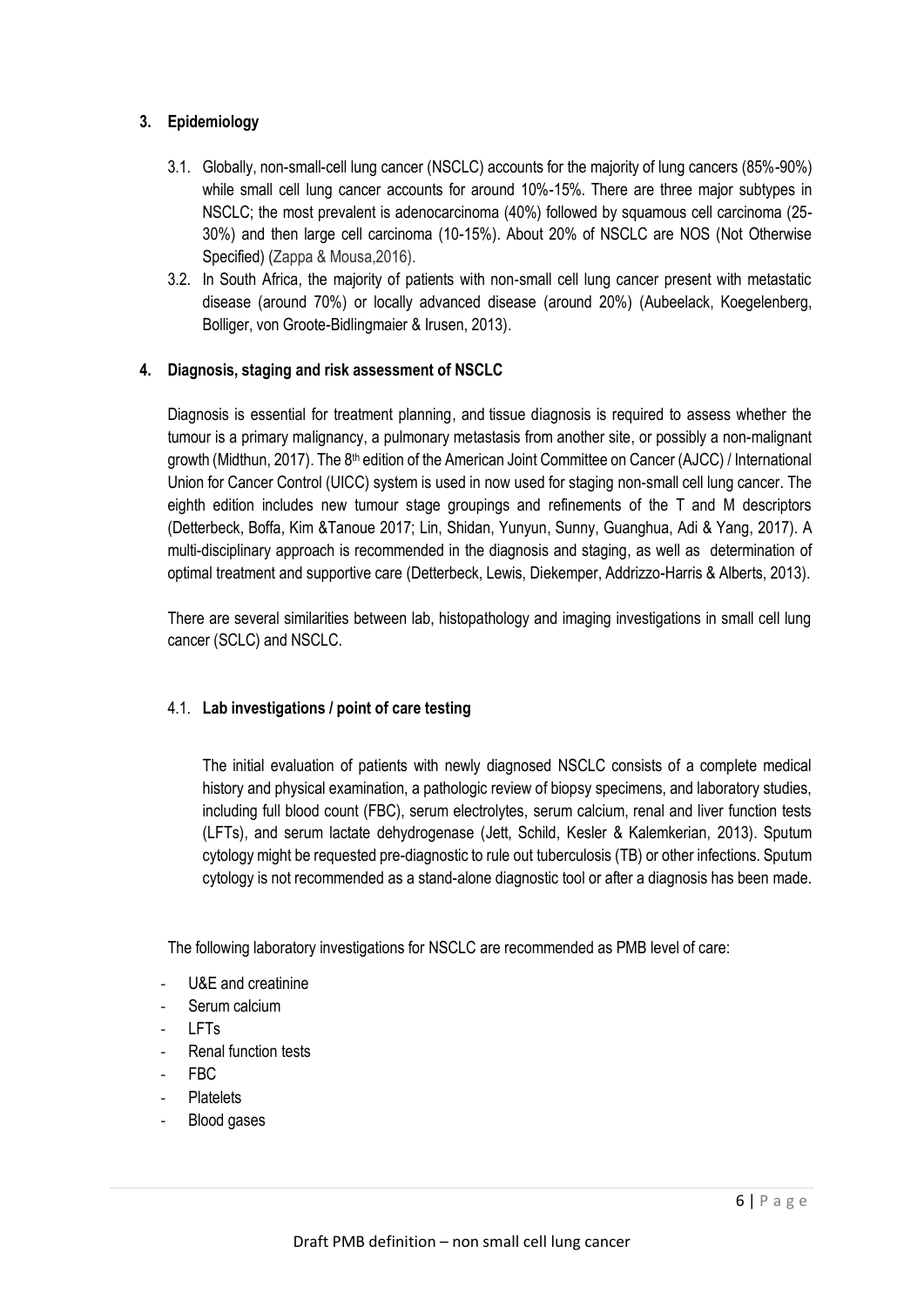## 4.2. **Imaging radiology**

MRI brain

Ultrasound chest

- 4.2.1. The common imaging modalities used for diagnosis and staging in patients with NSCLC include chest x-ray, computed tomography (CT), magnetic resonance imaging (MRI) and positron emission tomography (PET) (Munden, Swisher, Stevens, & Stewart, 2005).
- 4.2.2. CT of the chest is the most common radiologic study performed after chest radiography to evaluate lung cancer in a patient.
- 4.2.3. PET is recommended only on motivation in selected patients. A recent meta-analysis showed that patients with surgically resectable NSCLC with aggressive disease had high values of maximum standardized uptake values (SUVmax), metabolic tumour volume (MTV) and total lesion glycolysis (TLG). These patients have a high risk of disease recurrence with high mortality and FDG PET may identify these type of patients, who benefit from aggressive treatments (Liu et al., 2016)
- 4.2.4. A multi-variate analysis of pooled data from individual patients supports the evidence that a high SUV predicts poor prognosis in early stage disease. This study also showed that SUV has little or no prognostic value among patients with stage IV disease (Paesmans, Garcia, Wong, Patz Jr, Komaki, Eschmann, Govindan, Vansteenkiste, Meert, de Jong, Altorki, Higashi, Van Baardwijk, Borst, Ameye, Lafitte, Berghmans, Flamen, Rami-Porta & Sculier, 2015).

| level of care                                 |                  |                                                                                                                                                          |  |
|-----------------------------------------------|------------------|----------------------------------------------------------------------------------------------------------------------------------------------------------|--|
| <b>Description</b>                            | <b>Frequency</b> | <b>Comment</b>                                                                                                                                           |  |
| Chest X-ray                                   | 1-2              | Needs to be done initially, one test might be necessary.<br>Follow up chest x-ray is required if effusion has been drained and a<br>chest drain inserted |  |
| CT chest, abdomen and pelvis<br>with contrast |                  | CT scan should always be contrast for better definition.                                                                                                 |  |
|                                               |                  | MRI<br>for<br>over CT<br>recommended<br>especially<br>brain is<br>scans,                                                                                 |  |

adenocarcinomas.

1 Only necessary if there is an effusion that needs drainage.

therapeutic tap if repeated collection is required.

On motivation Recommended for staging and to facilitate radiotherapy planning in

Ultrasound is appropriate to guide the procedure or to assist with

# **Table 2: Imaging radiology for diagnosis and staging of non-small cell lung cancer recommended as PMB level of care**

| PET scan          | UILIIOUVAUOH  | Recommended for staging and to facilitate radiomerapy planning in<br>patients receiving radiotherapy with radical intent.<br>Not recommended for diagnosis.       |
|-------------------|---------------|-------------------------------------------------------------------------------------------------------------------------------------------------------------------|
| Bone scan         | On motivation | Should be done in advanced disease characterised by pleural<br>effusion, mediastinal, hilar nodes and bone symptoms.<br>To be approved only if a PET is not done. |
|                   |               |                                                                                                                                                                   |
| <b>Exclusions</b> |               |                                                                                                                                                                   |
| <b>MRI</b> chest  |               | Not recommended as PMB level of care.                                                                                                                             |
|                   |               |                                                                                                                                                                   |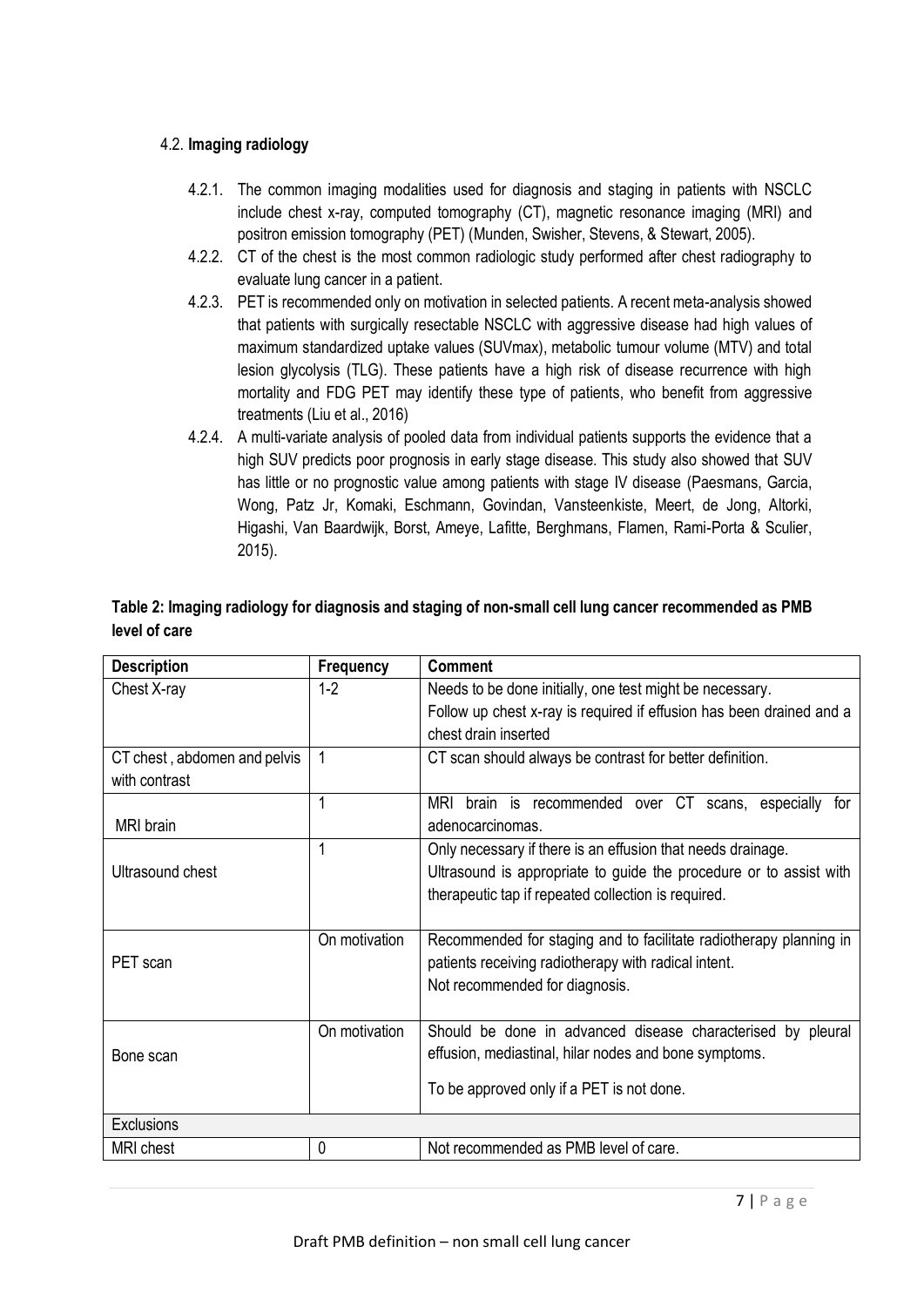| Ultrasound abdomen | Inappropriate to do an ultrasound abdomen. No place for ultrasound |
|--------------------|--------------------------------------------------------------------|
|                    | in early stage lung cancer.                                        |
|                    |                                                                    |

### 4.3. **Histology**

- 4.3.1. Adenocarcinoma, squamous carcinoma, adenosquamous carcinoma, and large cell carcinoma are the four major histological sub-types of NSCLC. Patients with adenocarcinoma have a poorer prognosis than those with squamous cell carcinoma (Suzuki, Nagai,Yoshida, Nishimura, Takahashi & Yokose, 1999).However, the outcome of adenocarcinoma has improved with the availability of targeted treatment agents.
- 4.3.2. Immunohistochemistry is usually also performed to see if there is squamous or glandular differentiation, and to confirm that the tumour is primary lung cancer.
- 4.3.3. Adenocarcinoma more commonly manifests metastasis while, in contrast, squamous cell carcinoma metastases tend to occur later in the disease.
- 4.3.4. Two immunohistochemical stains are recommended as PMB level of care, in addition to routine histology and cytology tests.
- 4.3.5. Although EGFR and ALK targeted treatments (e.g. erlotonib or crizotinib) are not recommended as PMB level of care, molecular testing is recommended as PMB level of care for either the primary tumour, or for a metastasis of epidermal growth factor receptor (EGFR), as a priority, followed by anaplastic lymphoma kinase (ALK) for all patients whose tumour contains an element of adenocarcinoma, regardless of the clinical characteristics of the patient (Lindeman, Cagle, Beasley, Chitale, Dacic, Giaccone, Jenkins, Kwiatkowski, Saldivar, Squire, Thunnissen & Ladanyi, 2013, Leighl, Rekhtman, Biermann, Huang, Mino-Kenudson, Ramalingam, West, Whitlock & Somerfield, 2014).
- 4.3.6. There are many other molecular markers available, however, insufficient data has been published to establish definitive recommendations as to where, when, and how they should be used (Lindeman et al., 2013, Leighl et al., 2014).

## 4.4. **Procedures for diagnosis and staging of non-small cell lung cancer**

- 4.4.1. Surgery serves an important role in the diagnosis, staging, and management of NSCLC (Lackey & Donington, 2013)
- 4.4.2. Most patients with suspected lung cancer require a tissue-based diagnosis. The aims of tissue sampling include confirmation of diagnosis (e.g. adenocarcinoma vs squamous cell carcinoma) and molecular testing. The least invasive method of biopsy which yield sufficient tissue for genetic assessment is recommended. Fine needle aspirate is insufficient (Dietel, Bubendorf, Dingemans, Dooms, Elmberger, García, Kerr, Lim, López-Ríos, Thunnissen, Van Schil & von Laffert, 2016).
- 4.4.3. Baseline pulmonary function is PMB level of care for patients with NSCLC.
- 4.4.4. The following procedures are recommended as PMB level of care:
	- Transthoracic needle aspiration
	- Bronchoscopy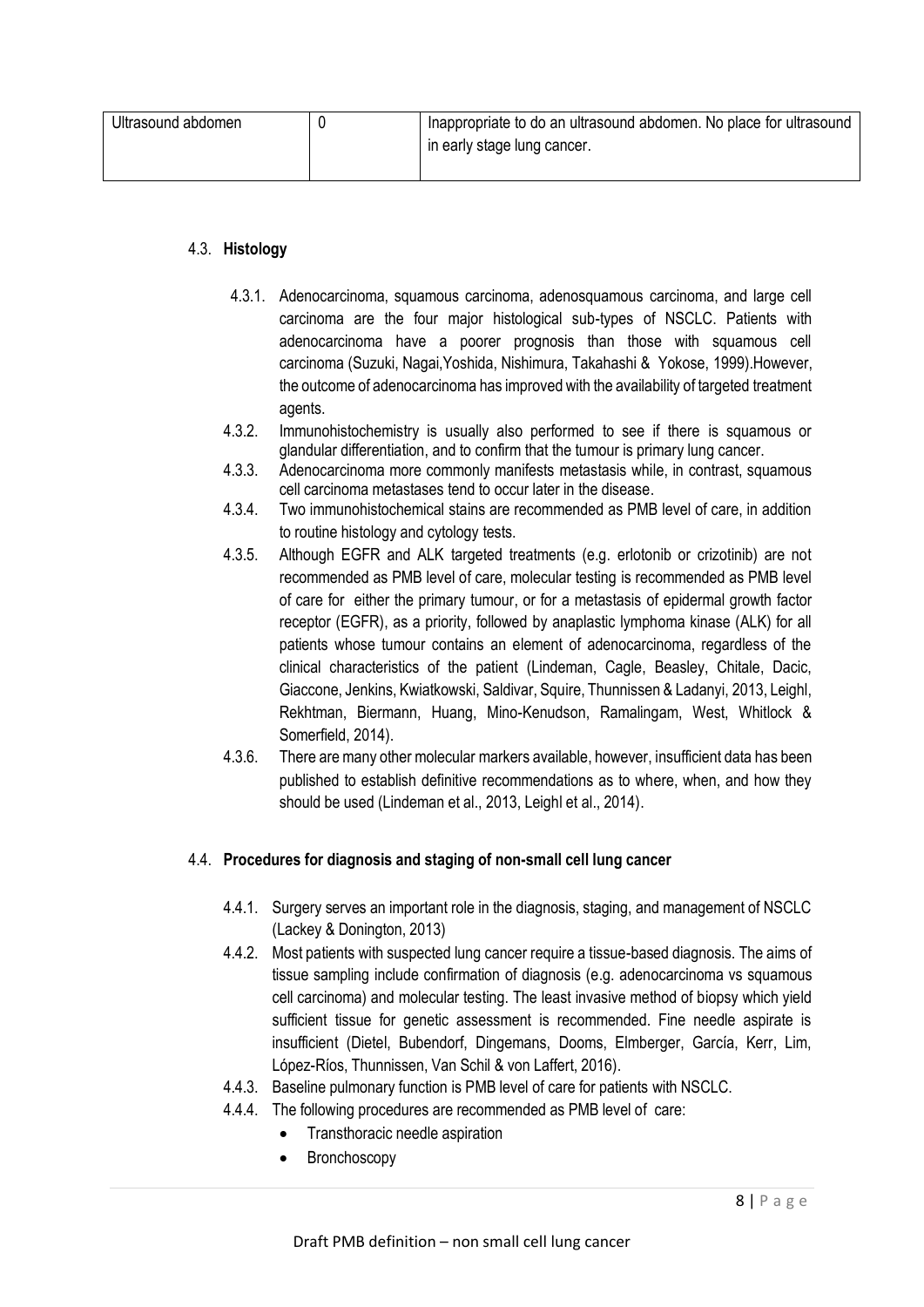- Lymph node biopsy
- Video-assisted thoracoscopy
- Mediastinoscopy or mediastinotomy
- Oesophagoscopy
- Pulmonectomy
- **Thoracentesis**
- Bone marrow aspiration and biopsy only where bone metastases are suspected in the absence of adequate of alternative diagnostic means.

## **5. Treatment options for NSCLC**

# 5.1. **Surgery**

- 5.1.1. Surgical resection offers the best opportunity for long-term survival and cure in patients with resectable NSCLC and patients with stage I or II NSCLC should be treated with complete surgical resection whenever possible (West, Vallières & Schild, 2017).
- 5.1.2. Lobectomy, the surgical resection of a single lobe, is generally accepted as the optimal procedure for early stage NSCLC. Limited resection is associated with worse survival rates compared with lobectomy. The introduction of video-assisted thoracoscopic surgery (VATS) may facilitate the use of limited resections in selected high-risk patients (West et al., 2017).
- 5.1.3. In patients with early stage NSCLC, video-assisted thoracoscopic surgery (VATS) is an alternative to open thoracotomy for patients undergoing lobectomy.
- 5.1.4. Segmentectomy (or wedge resection) are also recommended as PMB level of care if a complete resection can be achieved in selected patients with limited disease. This form of surgery may also be preferred for some people who could not tolerate conventional lobectomy, for example, in the case of a person whose lungs do not work well as confirmed by lung function tests (NICE guidelines, 2011).
- 5.1.5. Surgery is not recommended in metastatic disease with the possible exception of surgery for limited brain metastases (Ettinger, Akerley, Bauman, Chirieac, D'Amico, DeCamp, Dilling, Dobelbower, Doebele, Govindan, Gubens, Hennon, Horn, Komaki, Lackner, Lanuti, Leal, Leisch, Lilenbaum, Lin, Loo, Martins, Otterson, Riely, Schild, Shapiro, Stevenson, Swanson, Tauer, Yang,Gregory & Hughes, 2017b).
- 5.1.6. The following surgical interventions are the recommended PMB level of care:
	- Lobectomy
	- Segmental / wedge resection
	- Lymph node dissection
- 5.1.7. Robotic surgery is not PMB level of care.

## 5.2. **Chemotherapy**

- 5.2.1. Stage III is now divided into categories A, B and C.
- 5.2.1.1. For pathological Stage III diagnosed postoperatively, the recommended treatment includes (Bezjak, Temin, Franklin, Giaccone, Govindan, Johnson, Rimner, Schneider, Strawn , Azzoli, 2015) :
	- Radiotherapy to mediastinum if nodes were involved.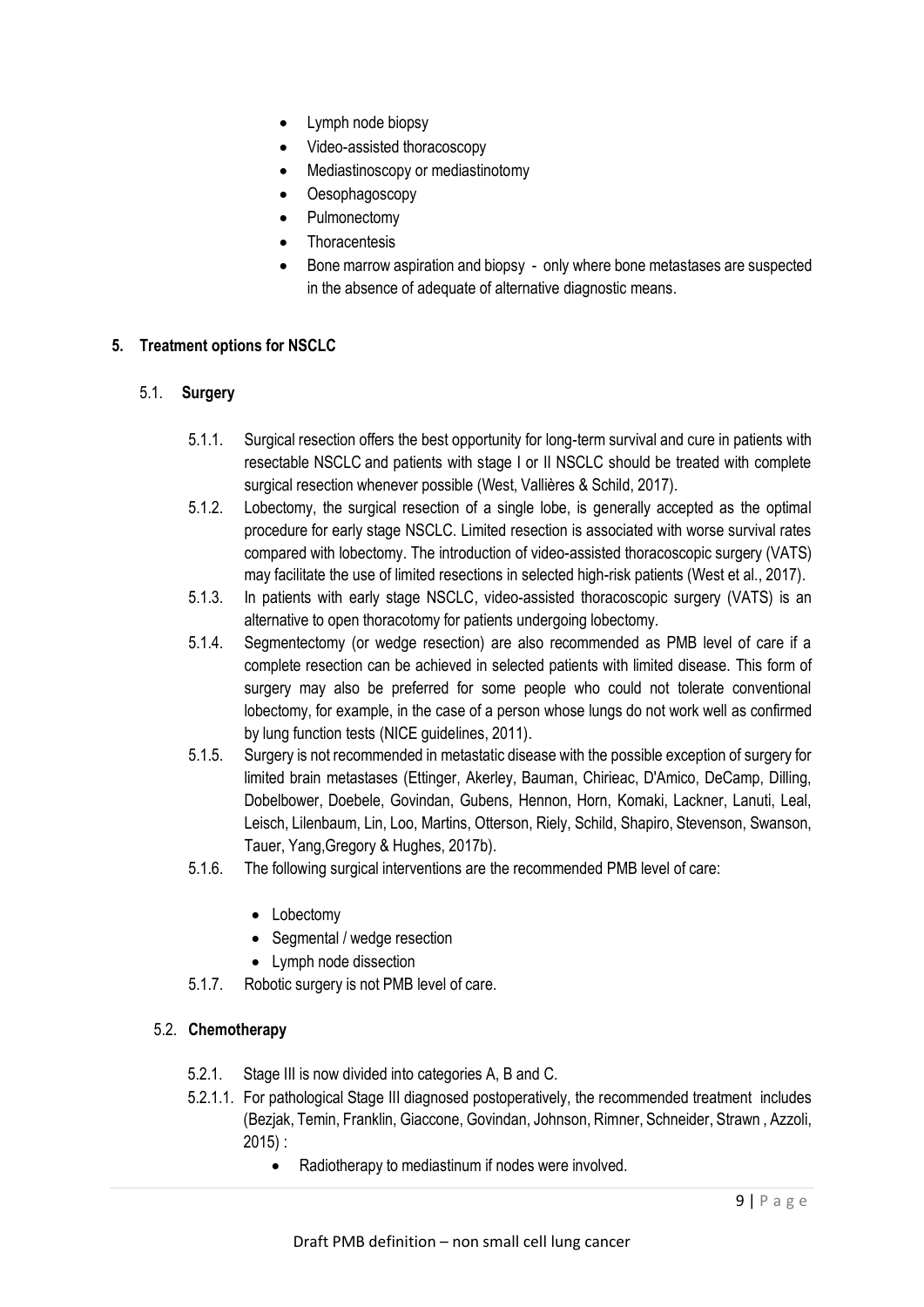- Radiotherapy to tumour bed if resection margins clear.
- Adjuvant chemotherapy.
- Chemotherapy followed by radiotherapy is the preferred sequence if radiotherapy is to be included. Concurrent chemotherapy with RT is of uncertain benefit.
- 5.2.1.2. Patients with operable stage III (includes T3N1 and T4 N0-1) can undergo surgery followed by chemotherapy.
- 5.2.1.3. For patients with stage III inoperable (medically) or superior sulcus tumours, the recommended treatment is chemoradiotherapy with adjuvant chemotherapy. Superior sulcus tumours are candidates for surgery after chemoradiotherapy (Rusch, Giroux, Kraut, Crowley, Hazuka, Johnson, Goldberg, Detterbeck, Shepherd , Burkes , Winton , Deschamps , Livingston , Gandara , 2001).
- 5.2.1.4. For patients with N2 disease, although chemoradiation is a standard option for patients with known mediastinal involvement, the role of surgery after induction chemotherapy or chemoradiation in certain settings is extensively debated. There is a variation in the threshold to offer surgery after induction therapy, given that, while local control may be improved, no randomized studies have demonstrated a survival benefit to this approach. In the setting of limited data, some experts treat essentially all stage III N2 disease with definitive chemoradiation (Pless , Stupp , Ris, Stahel, Weder , Thierstein , Gerard , Xyrafas , Früh , Cathomas , Zippelius , Roth , Bijelovic , Ochsenbein , Meier , Mamot , Rauch , Gautschi , Betticher , Mirimanoff , Peters , 2015).
- 5.2.2. Cisplatin combinations (including gemcitabine or vinorelbine or taxanes) are recommended as first-line in metastatic disease with poorer outcomes shown with carboplatin. Carboplatin use is recommended in patients where cisplatin is contraindicated, for example patients with renal failure (Novello, Barlesi, Califano, Cufer, Ekman, Levra, Kerr, Popat, Reck, Senan, Simo, Vansteenkiste & Peters, 2016).
- 5.2.3. Gemcitabine should be considered only in patients who are intolerant to taxanes.
- 5.2.4. Only the intravenous formulation of vinorelbine is considered PMB level of care for NSCLC. Oral vinorelbine can be considered on a case by case basis especially for elderly patients.
- 5.2.5. In patients with metastatic disease with performance status of 2 or beyond, alternative treatment with carboplatin doublets or gemcitabine / vinorelbine / taxanes as monotherapy may be considered (Novello et al., 2016; Masters, Temin, Azzoli, Giaccone, Baker, Brahmer, Ellis, Gajra, Rackear, Schiller, Smith, Strawn, Trent & Johnson, 2015).
- 5.2.6. Clinical evidence does not support recommendations for third-line treatment (Masters et al., 2015).

| Indication       | Medicine names                                                     | Comments                                              |
|------------------|--------------------------------------------------------------------|-------------------------------------------------------|
| Adjuvant         | Cisplatin / Carboplatin<br>Vinorelbine - Intravenous<br>Paclitaxel | Only for patients with a resectable tumour.           |
| Neo-adjuvant     | Cisplatin / Carboplatin                                            | Gemcitabine is only for<br>patients who are           |
| (chemoradiation) | Vinorelbine - Intravenous                                          | with<br>intolerant<br>to<br>paclitaxel or<br>patients |
|                  | Paclitaxel                                                         | neuropathies.                                         |
|                  | Etoposide                                                          |                                                       |
|                  | Docetaxel                                                          |                                                       |

# **Table 3: Chemotherapy recommended as PMB level of care for NSCLC**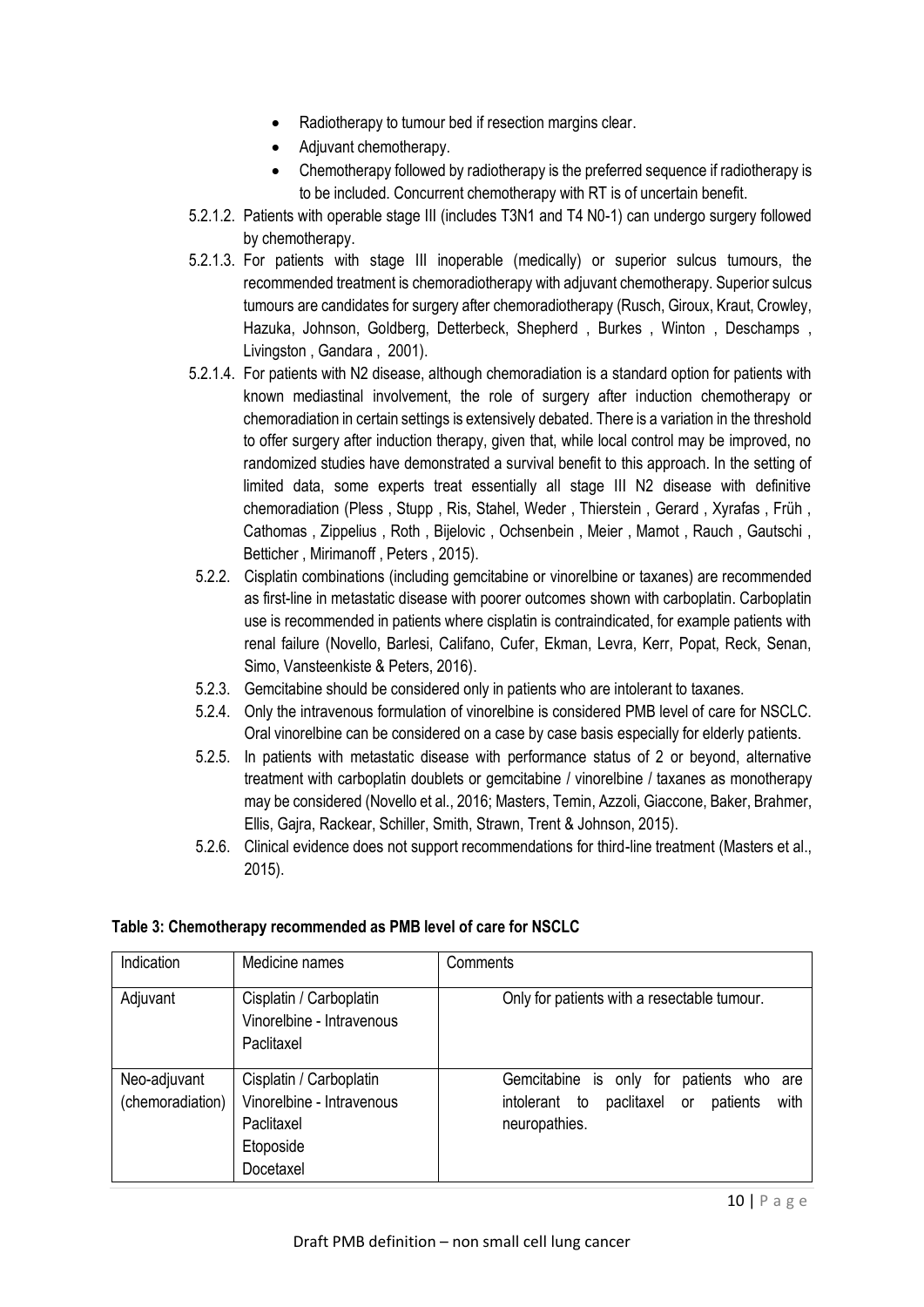|                                                                                                                                             | Gemcitabine                                                                                                 | Only IV vinorelbine is recommended as PMB.<br>Oral vinorelbine to be approved on a case to |  |
|---------------------------------------------------------------------------------------------------------------------------------------------|-------------------------------------------------------------------------------------------------------------|--------------------------------------------------------------------------------------------|--|
| Metastatic                                                                                                                                  | Vinorelbine – Intravenous<br>Cisplatin / Carboplatin<br>Paclitaxel<br>Gemcitabine<br>Etoposide<br>Docetaxel | case basis specifically for elderly patients                                               |  |
| <b>EXCLUSIONS</b>                                                                                                                           |                                                                                                             |                                                                                            |  |
| Pemetrexed - Although it is now an international standard of care, it is not recommended as PMB level<br>$\bullet$<br>of care.<br>Erlotinih |                                                                                                             |                                                                                            |  |

- **Erlotinib**
- **Bevacizumab**

# 5.3. **Radiotherapy**

- 5.3.1. Some patients may have a surgically removable NSCLC, but may not be operable due to poor pulmonary function or comorbidities. Patients with stage I or II disease who are not candidates for surgical resection because of comorbities or refusal of surgery may be candidates for nonsurgical local therapy such as radiation (Ettinger, et al, 2017a; Munden et al, 2005).
- 5.3.2. All patients should undergo pulmonary function tests (including lung volumes) before having radical radiotherapy or surgical procedures for NSCLC.
- 5.3.3. Chemoradiation is indicated in stage II or III patients who are not suitable for surgery if the potential benefit in survival outweighs the risk of additional toxicities (NICE guidelines, 2011).
- 5.3.4. IMRT is recommended as PMB level of care in NSCLC patients.
- 5.3.5. Other image-guided ablative techniques such as cryoablation, radiofrequency ablation (RFA), laser ablation and microwave ablation have not been proven with adequate longterm data and none of these have an established role in the routine management of stage I or stage II NSCLCs and are not recommended as PMB level of care (West et al., 2017).
- 5.3.6. Whole brain radiotherapy for confirmed brain metastases is recommended as PMB level care.
- 5.3.7. Prophylactic radiotherapy has no basis for NSCLC and is therefore not PMB level of care.
- 5.3.8. Stereotactic radiation is recommended as PMB level of care on motivation for selected patients with limited metastases. The patients are selected based on the recursive partitioning analysis score.
- 5.3.9. Extracranial stereotactic radiotherapy for metastatic disease or primary is not recommended as PMB level of care.

## **Table 4: PMB level of care for radiation therapy in NSCLC**

Definitive Radiation therapy: 60Gy (30# x 2Gy) / 66Gy (33# x 2Gy) / 70Gy (35# x 2Gy) - any dose between 30 and 35#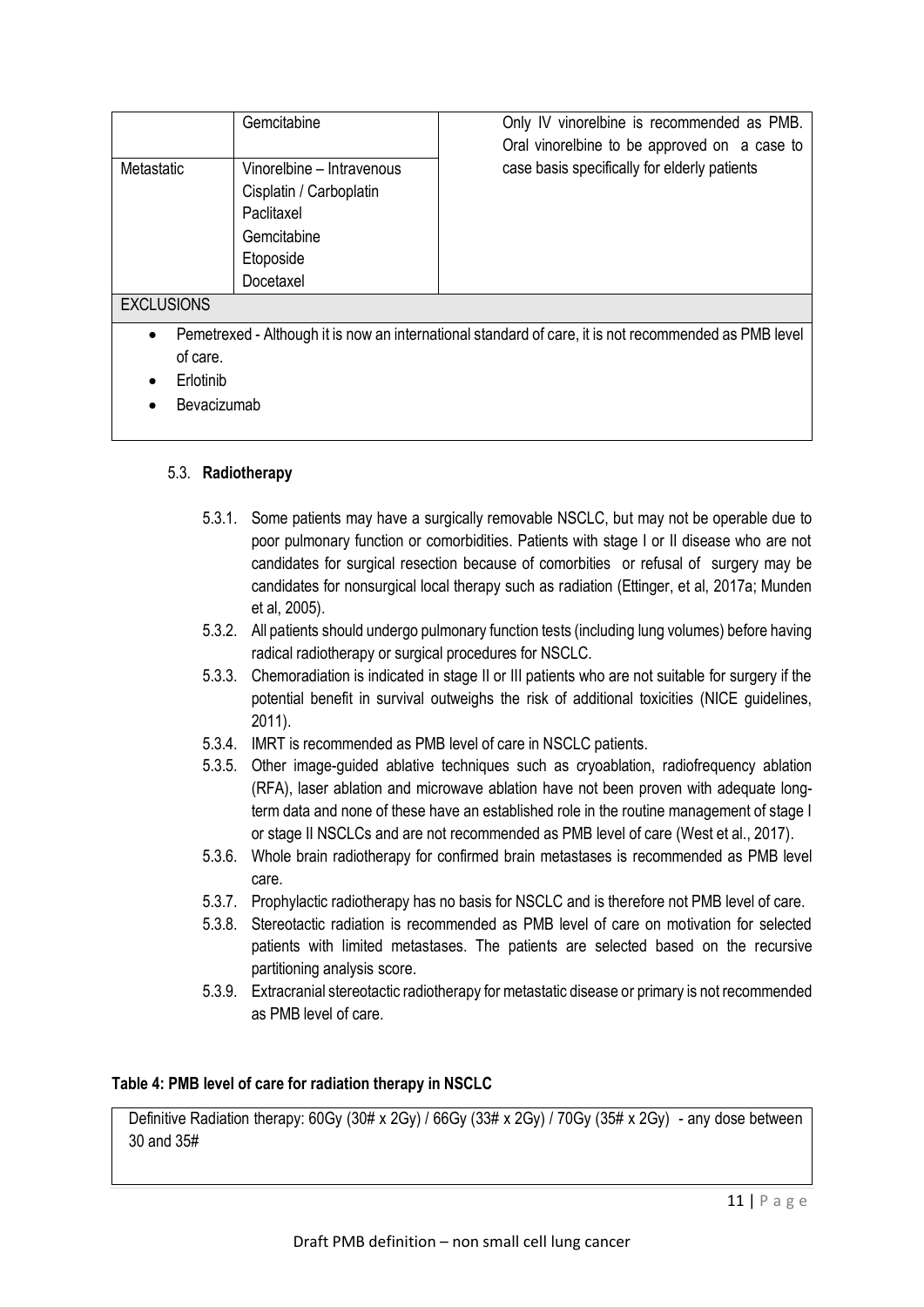Palliative Radiation therapy: 3# to 15# to control pain

#### **6. Best supportive care**

Best supportive care guideline is being development and a hyperlink will be added once it is finalised.

**This guideline will be reviewed on 31 March 2020**

Kindly send any comments to the draft document to [pmbprojects@medicalschemes.com](mailto:pmbprojects@medicalschemes.com) by 16 March 2018.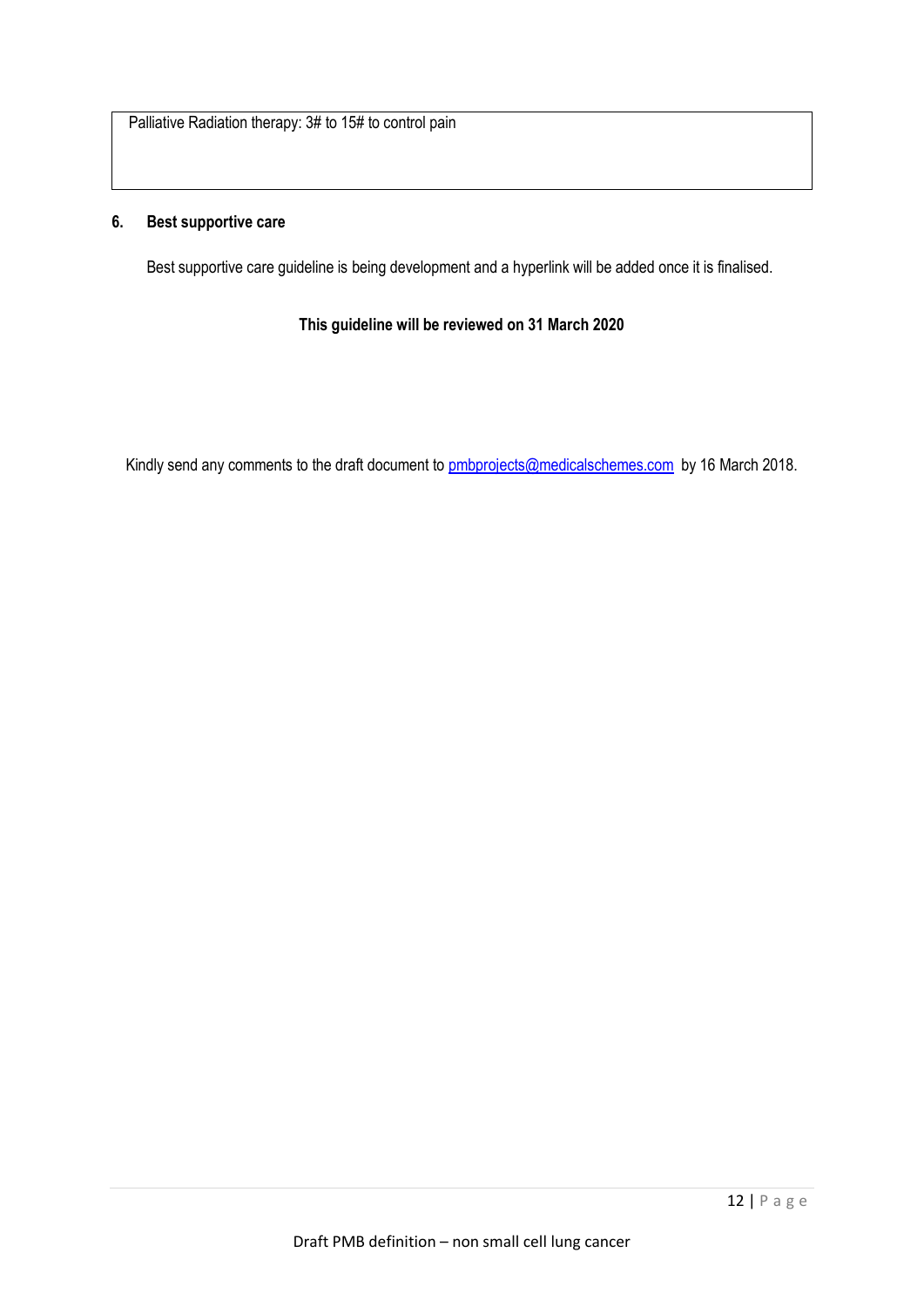#### **References**

.

Aubeelack, K., Koegelenberg, C., Bolliger, C., von Groote-Bidlingmaier, F. & Irusen, E. (2013). Lung Cancer in the Western Cape of South Africa - urgent need to improve awareness and earlier detection Lung Cancer in the Western Cape of South Africa - urgent need to improve awareness and earlier detection Lung Cancer in the Western Cape of South Africa - urgent need to improve awareness and earlier detection. *South African Respiratory Journal,* 18(1): 11-14.

Bezjak, A., Temin, S., Franklin, G., Giaccone, G., Govindan, R., Johnson, M.L., Rimner, A., Schneider, B.J., Strawn, J., Azzoli, C.G. (2015). Definitive and Adjuvant Radiotherapy in Locally Advanced Non-Small-Cell Lung Cancer: American Society of Clinical Oncology Clinical Practice Guideline Endorsement of the American Society for Radiation Oncology Evidence-Based Clinical Practice Guidelines. *Journal of Clinical Oncology*, 33(18):2100.

Cao, C., Manganas, C., Ang, S.C., Peeceeyen, S. & Yan, T.D. (2013). Video-assisted thoracic surgery versus open thoracotomy for non-small cell lung cancer: a meta-analysis of propensity score-matched patients. *Interactive Cardiovascular and Thoracic Surgery,* 16(3): 244-249.

Chen, F.F., Zhang, D., Wang, Y.L. & Xiong, B. (2013). Video-assisted thoracoscopic surgery lobectomy versus open lobectomy in patients with clinical stage non-small cell lung cancer: A meta-analysis. *European Journal of Surgical Oncology,* 39(9): 957-963.

Czarnecka-Kujawa, K., Rochau, U., Siebert, U., Atenafu, E., Darling, G., Waddell, T.K., Pierre, A., De Perrot, M., Cypel, M., Keshavjee, S. & Yasufuku, K. (2017). Cost-effectiveness of mediastinal lymph node staging in non– small cell lung cancer. *The Journal of Thoracic and Cardiovascular Surgery,* 153(6): 1567-1578.

Detterbeck, F.C., Lewis, S.Z., Diekemper, R., Addrizzo-Harris, D. & Alberts, W.M. (2013). Diagnosis and Management of Lung Cancer, 3rd ed: American College of Chest Physicians Evidence-Based Clinical Practice Guidelines. Executive Summary. *CHEST,* 143(5): 7-37.

Detterbeck, F.C., Boffa, D.J., Kim, A.W. & Tanoue, L.T. (2017). The Eighth Edition Lung Cancer Stage Classification. *CHEST,* 151(1): 193-203.

Dietel, M., Bubendorf, L., Dingemans, A.-M. C., Dooms, C., Elmberger, G., García, R. C., Kerr,K.M., Lim, E., López-Ríos, F., Thunnissen, E., Van Schil, P.E. & von Laffert, M. (2016). Diagnostic procedures for non-smallcell lung cancer (NSCLC): recommendations of the European Expert Group. *Thorax,* 71(2), 177–184.

Lackey, A., & Donington, J. S. (2013). Surgical Management of Lung Cancer. *Seminars in Interventional Radiology*, 30(2), 133–140.

Leighl, N.B., Rekhtman, N., Biermann, W.A., Huang, J., Mino-Kenudson, M., Ramalingam, S.S., West, H., Whitlock, S. & Somerfield, M.R. (2014). Molecular Testing for Selection of Patients With Lung Cancer for Epidermal Growth Factor Receptor and Anaplastic Lymphoma Kinase Tyrosine Kinase Inhibitors: American Society of Clinical Oncology Endorsement of the College of American Pathologists/International Association for

Ettinger, D.S., Wood, D.E., Aisner, D.L., Akerley, W., Bauman, J., Chirieac, L.R., D'Amico, T.A., DeCamp, M.M., Dilling, T.J., Dobelbower, M., Doebele, R.C., Govindan, R., Gubens, M.A., Hennon, M., Horn, L., Komaki, R., Lackner, R.P., Lanuti, M., Leal, T.A., Leisch, L.J., Lilenbaum, R., Lin, J., Loo, B.W., Martins, R., Otterson, G.A., Reckamp, K., Riely, G.J., Schild, S.E., Shapiro, T.A., Stevenson, J., Swanson, S.J., Tauer, K., Yang, S.C., Gregory, K. & Hughes, M. (2017b). Non–Small Cell Lung Cancer, Version 5.2017, NCCN Clinical Practice Guidelines in Oncology. *Journal of the National Comprehensive Cancer Network,* 15(4): 504-535.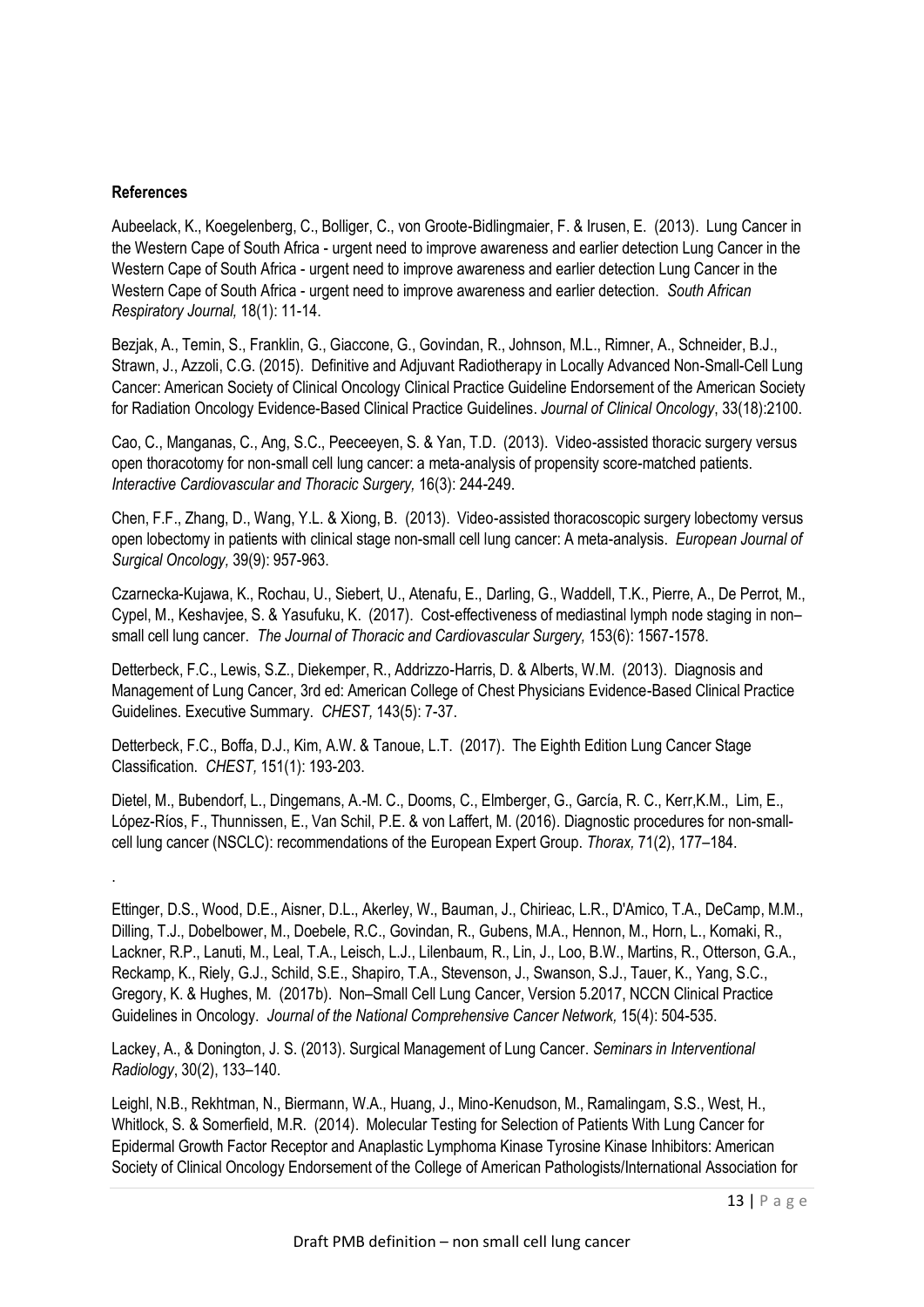the Study of Lung Cancer/Association for Molecular Pathology Guideline. *Journal of Clinical Oncology,* 32(32): 3673-3679.

Lin, Y., Shidan, W., Yunyun, Z., Sunny, L., Guanghua, X., Adi, G. & Yang, X. (2017). Evaluation of the 7th and 8th editions of the AJCC/UICC TNM staging systems for lung cancer in a large North American cohort. *Oncotarget,* 8(40): 66784–66795

Lindeman, N.I., Cagle, P.T., Beasley, M.B., Chitale, D.A., Dacic, S., Giaccone, G., Jenkins, R.B., Kwiatkowski, D.J., Saldivar, J.S., Squire, J., Thunnissen, E. & Ladanyi, M. (2013). Molecular Testing Guideline for Selection of Lung Cancer Patients for EGFR and ALK Tyrosine Kinase Inhibitors: Guideline from the College of American Pathologists, International Association for the Study of Lung Cancer, and Association for Molecular Pathology. *Archives of pathology & laboratory medicine,* 137(6): 828-860.

Liu, J., Dong, M., Sun, X., Li, W., Xing, L. & Yu, J. (2016). Prognostic Value of (18) F-FDG PET/CT in Surgical Non-Small Cell Lung Cancer: A Meta-Analysis. *PLoS ONE,* 11(1): e0146195.

Masters, G.A., Temin, S., Azzoli, C.G., Giaccone, G., Baker, S., Brahmer, J.R., Ellis, P.M., Gajra, A., Rackear, N., Schiller, J.H., Smith, T.J., Strawn, J.R., Trent, D. & Johnson, D.H. (2015). Systemic Therapy for Stage IV Non–Small-Cell Lung Cancer: American Society of Clinical Oncology Clinical Practice Guideline Update. *Journal of Clinical Oncology,* 33(30): 3488-3515.

Munden, R.F., Swisher, S.S., Stevens, G.W. & Stewart D.J. (2005). Imaging of the Patient with Non–Small Cell Lung Cancer. *Radiology*, 237(3), 803-818.

NICE (National Institute for Clinical Excellence) . (2011). Lung cancer: diagnosis and management. NICE guideline (CG121). Available from:<https://www.nice.org.uk/guidance/cg121>

Novello, S., Barlesi, F., Califano, R., Cufer, T., Ekman, S., Levra, M.G., Kerr, K., Popat, S., Reck, M., Senan, S., Simo, G.V., Vansteenkiste, J. & Peters, S. (2016). Metastatic non-small-cell lung cancer: ESMO Clinical Practice Guidelines for diagnosis, treatment and follow-up. *Annals of Oncology,* 27(5): 1-27.

Paesmans, M., Garcia, C., Wong, C.Y.O., Patz Jr, E.F., Komaki, R., Eschmann, S., Govindan, R., Vansteenkiste, J., Meert, A.P., de Jong, W.K., Altorki, N.K., Higashi, K., Van Baardwijk, A., Borst, G.R., Ameye, L., Lafitte, J.J., Berghmans, T., Flamen, P., Rami-Porta, R. & Sculier, J.P. (2015). Primary tumour standardised uptake value is prognostic in nonsmall cell lung cancer: a multivariate pooled analysis of individual data. *European Respiratory Journal,* 46(6): 1751-1761.

Pless, M., Stupp, R., Ris, H.B., Stahel, R.A., Weder, W., Thierstein, S., Gerard, M.A., Xyrafas, A., Früh, M., Cathomas, R., Zippelius, A., Roth, A., Bijelovic, M., Ochsenbein, A., Meier, U.R., Mamot, C., Rauch, D., Gautschi, O., Betticher, D.C., Mirimanoff, R.O., Peters, S. & SAKK Lung Cancer Project Group. Induction chemoradiation in stage IIIA/N2 non-small-cell lung cancer: a phase 3 randomised trial. *Lancet,* 386(9998):104.

Rusch, V.W., Giroux, D.J., Kraut, M.J., Crowley, J., Hazuka, M., Johnson, D., Goldberg, M., Detterbeck, F., Shepherd, F., Burkes, R., Winton, T., Deschamps, C., Livingston, R & Gandara, D. J. (2001). Induction chemoradiation and surgical resection for non-small cell lung carcinomas of the superior sulcus: Initial results of Southwest Oncology Group Trial 9416 (Intergroup Trial 0160). *The Journal of Thoracic and Cardiovascular Surgery*, 121(3):472.

Suzuki K, Nagai K, Yoshida J, Nishimura M, Takahashi K, Yokose T. (1999). Conventional clinicopathologic prognostic factors in surgically resected non-small cell lung carcinoma. A comparison of prognostic factors for each pathologic TNM stage based on multivariate analyses, *Cancer* , 86, 1976-1984.

Vilmann, P., Clementsen, P.F., Colella, S., Siemsen, M., De Leyn, P., Dumonceau, J.M., Herth, F.J., Larghi, A., Vazquez-Sequeiros, E., Hassan, C., Crombag, L., Korevaar, D.A., Konge, L. & Annema, J.T. (2015). Combined